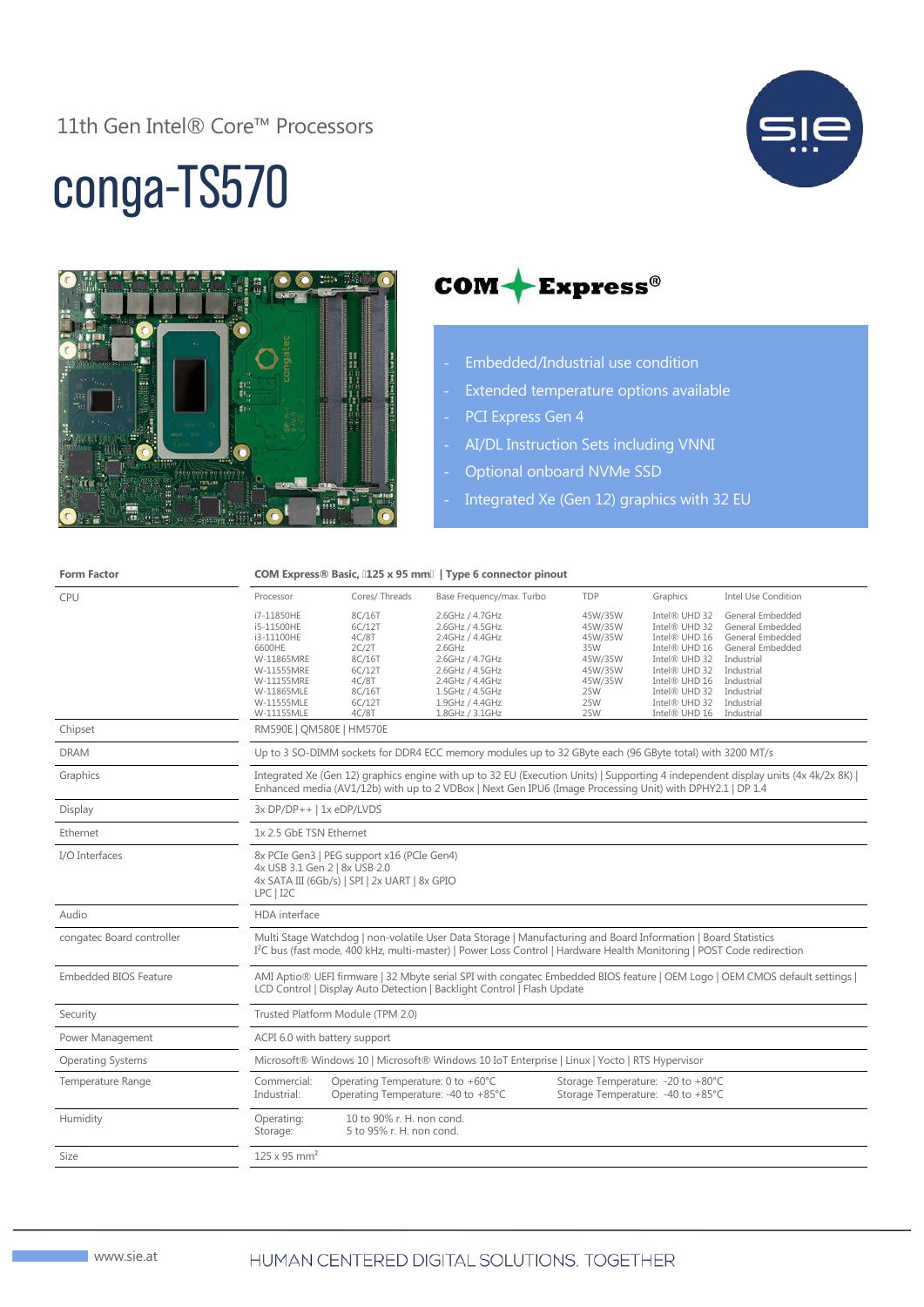## conga-TS570 | Block Diagram



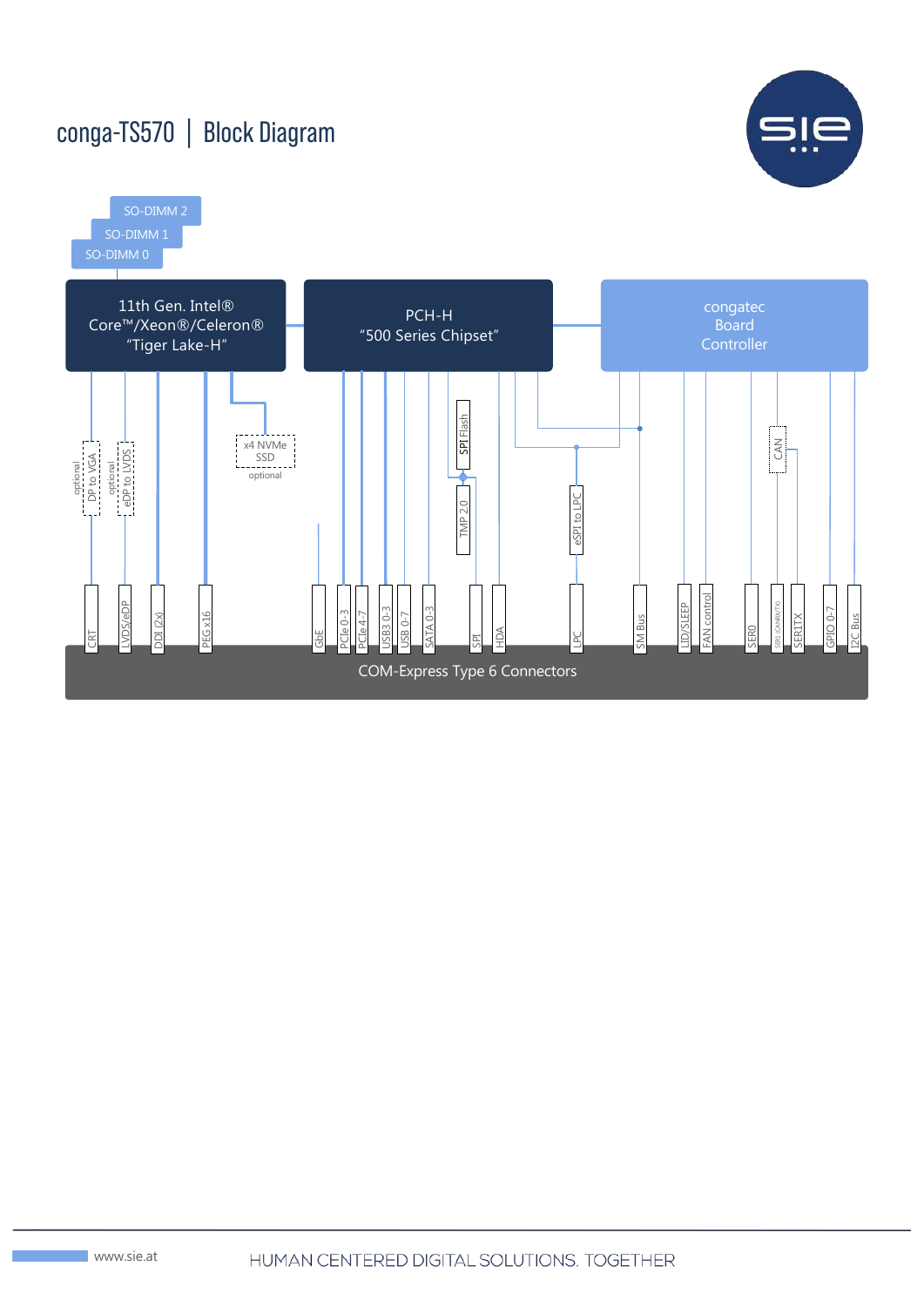# conga-TS570 | Modules Order Information



| Article                | <b>PN</b> | Description                                                                                                                                                                                                                                                                                                  |  |
|------------------------|-----------|--------------------------------------------------------------------------------------------------------------------------------------------------------------------------------------------------------------------------------------------------------------------------------------------------------------|--|
| conga-TS570/i7-11850HE | 050700    | COM Express Type 6 Basic module based on Intel® Core™ i7-11850HE 8-core processor with 2.6GHz up to 4.7GHz turbo<br>boost, 24MB Intel® Smart Cache, Intel® UHD Graphics with 32EU and dual channel DDR4 3200 MT/s memory interface.  <br>Chipset QM580E   Intel® Tiger Lake-H   Commercial temperature range |  |
| conga-TS570/i5-11500HE | 050701    | COM Express Type 6 Basic module based on Intel® Core™ i5-11500HE 6-core processor with 2.6GHz up to 4.5GHz turbo<br>boost, 12MB Intel® Smart Cache, Intel® UHD Graphics with 32EU and dual channel DDR4 3200 MT/s memory interface.  <br>Chipset QM580E   Intel® Tiger Lake-H   Commercial temperature range |  |
| conga-TS570/i3-11100HE | 050702    | COM Express Type 6 Basic module based on Intel® Core™ i3-11100HE 4-core processor with 2.4GHz up to 4.4GHz turbo<br>boost, 8MB Intel® Smart Cache, Intel® UHD Graphics with 16EU and dual channel DDR4 3200 MT/s memory interface.  <br>Chipset HM570E   Intel® Tiger Lake-H   Commercial temperature range  |  |
| conga-TS570/6600HE     | 050703    | COM Express Type 6 Basic module based on Intel® Celeron 6600HE 2-core processor with 2.6GHz base frequency, 8MB<br>Intel® Smart Cache, Intel® UHD Graphics with 16EU and dual channel DDR4 3200 MT/s memory interface.   Chipset<br>HM570E   Intel® Tiger Lake-H   Commercial temperature range              |  |
| conga-TS570/W-11865MRE | 050710    | COM Express Type 6 Basic module based on Intel® Xeon® W-11865MRE 8-core processor with 2.6GHz up to 4.7GHz<br>turbo boost, 24MB Intel® Smart Cache, Intel® UHD Graphics with 32EU and dual channel DDR4 3200 MT/s memory<br>interface.   Chipset RM590E   Intel® Tiger Lake-H   Industrial temperature range |  |
| conga-TS570/W-11555MRE | 050711    | COM Express Type 6 Basic module based on Intel® Xeon® W-11555MRE 6-core processor with 2.6GHz up to 4.5GHz<br>turbo boost, 12MB Intel® Smart Cache, Intel® UHD Graphics with 32EU and dual channel DDR4 3200 MT/s memory<br>interface.   Chipset RM590E   Intel® Tiger Lake-H   Industrial temperature range |  |
| conga-TS570/W-11155MRE | 050712    | COM Express Type 6 Basic module based on Intel® Xeon® W-11155MRE 4-core processor with 2.4GHz up to 4.4GHz<br>turbo boost, 8MB Intel® Smart Cache, Intel® UHD Graphics with 16EU and dual channel DDR4 3200 MT/s memory<br>interface.   Chipset RM590E   Intel® Tiger Lake-H   Industrial temperature range  |  |
| conga-TS570/W-11865MLE | 050713    | COM Express Type 6 Basic module based on Intel® Xeon® W-11865MLE 8-core processor with 1.5GHz up to 4.5GHz<br>turbo boost, 24MB Intel® Smart Cache, Intel® UHD Graphics with 32EU and dual channel DDR4 3200 MT/s memory<br>interface.   Chipset RM590E   Intel® Tiger Lake-H   Commercial temperature range |  |
| conga-TS570/W-11555MLE | 050714    | COM Express Type 6 Basic module based on Intel® Xeon® W-11555MLE 6-core processor with 1.9GHz up to 4.4GHz<br>turbo boost, 12MB Intel® Smart Cache, Intel® UHD Graphics with 32EU and dual channel DDR4 3200 MT/s memory<br>interface.   Chipset RM590E   Intel® Tiger Lake-H   Commercial temperature range |  |
| conga-TS570/W-11155MLE | 050715    | COM Express Type 6 Basic module based on Intel® Xeon® W-11155MRE 4-core processor with 1.8GHz up to 3.1GHz<br>turbo boost, 8MB Intel® Smart Cache, Intel® UHD Graphics with 16EU and dual channel DDR4 3200 MT/s memory<br>interface.   Chipset RM590E   Intel® Tiger Lake-H   Commercial temperature range  |  |